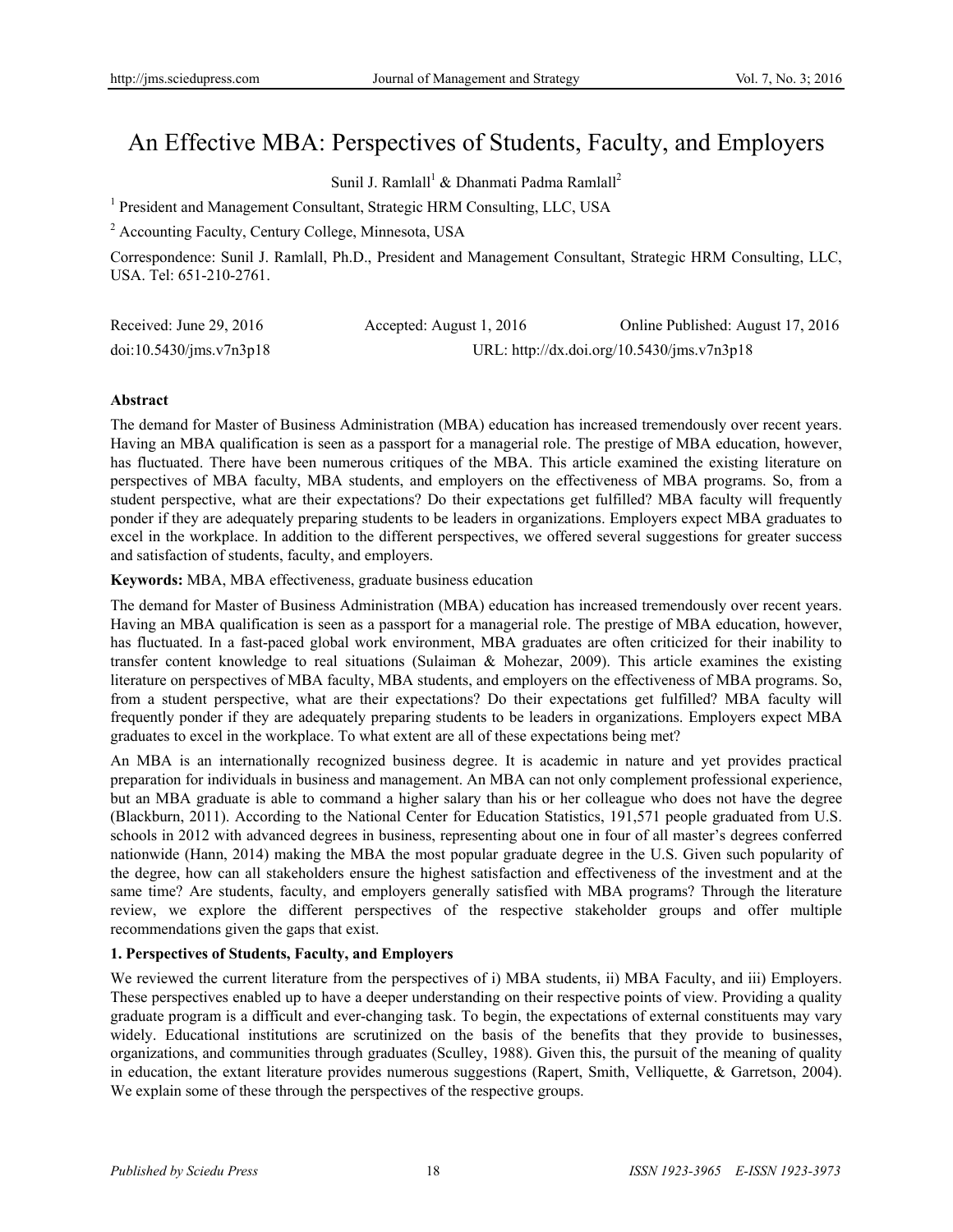#### **2. Students' Expectations of MBA Programs**

MBA students are often treated as a blank sheet of paper on which the MBA program and its faculty etch and imprint the knowledge and philosophy of business success. Implicit in this thinking is that students are willing neophytes in this ritualistic process without a perceptual screen shaping and molding the content being espoused by legions of business philosophers-both academic and professional (Lundstrom, 2011). The literature on MBA education is replete with studies showing enrollment trends, curriculum issues, placement, starting salaries, ranking of programs, and demographic descriptors of test takers and enrollees in MBA program (Lundstrom, 2011). While this was true in 2011, we also confirmed this to remain true even in 2014. There was little research on the deep expectations of students. Of course, there are the implied expectations of gaining employment, advancing in one's career, and higher remuneration. Additionally, a survey back in 2008 showed that self-improvement, career development, enhancing business skills, having a positive impact on society are most important to MBAs immediately after they receive their degrees (The-Aspen-Institute, 2008). Other reasons such as networking opportunities, experiencing a foreign culture (for overseas students) and increased professional and personal effectiveness are also proposed (Blackburn, 2011).

Vazquez and Ruas (2012) argue that specialized competences publicized in the portfolios of MBA program are not the same as those that are actually valued and sought after by MBA students in their educational process and business actions. There seems to be a perceived lack of an integrated vision connecting management education to corporate strategy and knowledge acquired in MBA programs should prepare managers to enhance their business actions to increase the company core competences. They claim that management education programs which were designed for corporate needs, such as MBA In-company, are a more useful and strategic option than generic MBA courses.

In furthering to answer what students expect of MBA programs, they want to be able to effectively lead teams and get along effectively with others. Over a century ago, President Theodore Roosevelt noted "the ability to get along with others" was the key to success (Bedwell, Fiore, & Salas, 2014). In teams, interpersonal skills (IPS) have been found to account for 32% of variance in peer ratings of performance (Neuman, 1999). Some even suggest that interpersonal competence may be as important as general mental ability or task expertise (Goleman, 1998). As cited in Bedwell et al. (2014), the importance of IPS will continue to grow in all sectors of business as collaborative efforts continue to dominate the organizational landscape. "All stakeholders in MBA educational endeavors agree that interpersonal skills are critical for managerial success, yet are not adequately addressed in classrooms despite efforts to do so (Datar, 2010.; R. Rubin & Dierdorff, 2011.)

#### **3. Faculty Perspectives of MBA Programs**

Central to popular critiques of the MBA is the questioning of the relationship between what is taught in MBA programs and actual management practices. Management education reports of the late 1980s, for example, suggested that MBA programs did not produce individuals who were able to perform managerial work to a satisfactory standard in practice (Constable & McCormick, 1987 ; Porter & McKibbin, 1988). As we know, the MBA curricula is rooted in a long history of agency and transaction-cost perspectives, which create an "organization-centered worldview" (Giacalone & Thompson, 2006). Much has changed since to where MBA curriculum are constantly being revised to ensure relevance. MBA curriculum now focus strongly on developing the soft skills that employers expect in effective managers and leaders.

A report published by AACSB in 2013 explained quite effectively the perspectives and concerns of MBA faculty in the U.S. The report cited the rise of substitutes, including high quality MBA programs outside the U.S., research lacking relevance, a need for broader research approaches, and some critical management and leadership skills not taught effectively (Datarand & Garvin, 2013).

Furthermore, recent research suggests that courses designed to inculcate human capital competencies are wholly underrepresented in MBA curricula e.g. (R. Rubin & Dierdorff, 2011.). Scholars have attributed culpability in various directions, collectively suggesting a broad devaluing of management education from one or more stakeholders including recruiters, business school policy makers, faculty members, and students (R. S. Rubin & Dierdorff, 2011). As a result of some of the afore-mentioned critiques and ensuring curriculum and assurances of learning outcomes' relevance, AACSB revised its standards to ensure they:

- Drive innovation in business schools to create and sustain value for students, employers, and the communities they serve.
- Go beyond quality and ensure that business schools also have an impact through both scholarly education and the creation of new knowledge.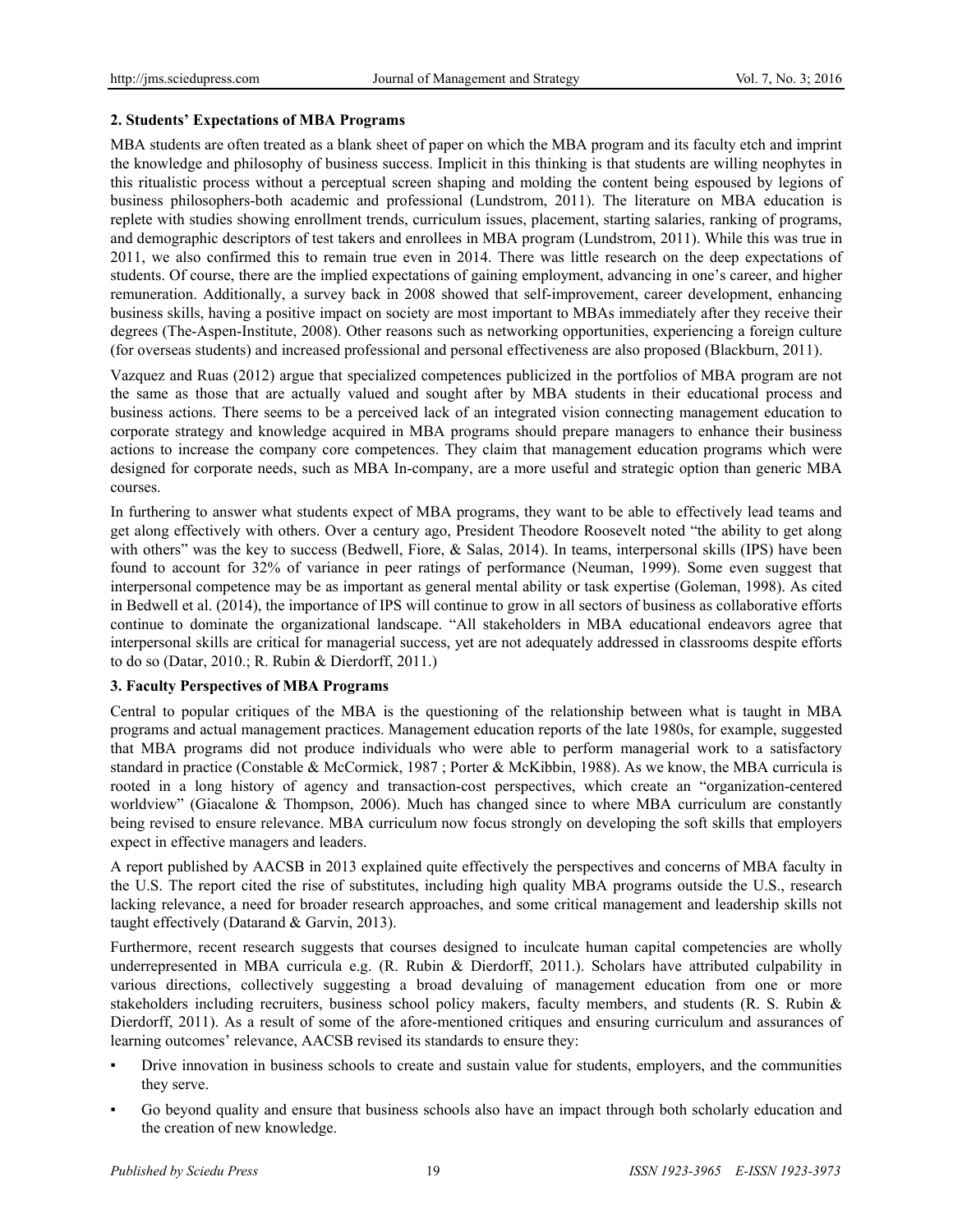Require significant engagement between faculty, students, and business professionals, fostering meaningful intersections to create and share knowledge that is both scholarly and relevant to practice (AACSB, 2013).

#### **4. Employers Expectations and Perspectives on the Effectiveness of MBA Programs**

MBA programs are highly valued by companies and managers because they are perceived as a space to enhance managers' business practices and prepare them to deal with the environment of uncertainty and rapid changes in the current socioeconomic context (Vazquez & Ruas, 2012). Given the value placed on MBA programs, business schools have been under fire for their alleged inefficacy in developing students' managerial skills in MBA programs. (Varela, Burke, & Michel, 2013). In assessing the expectation of MBA programs, we focus on the following skill sets given the frequency of being cited in various studies.

*Leadership skills.* Many business schools have been seeking to instill a stronger focus on leadership skills in their MBA programs. Leadership skills include both the "hard skills" (such as accounting, finance, and strategy) and the "soft skills" (such as leadership, team work, and ethics) (Ingols & Shapiro, 2014).

*Practical Experience.* Students should take on as many practical opportunities as possible and participate in clubs and charities to try their hand at managing people. Capstone classes should provide practical business relevance as a means for students to transition to the business world (Inamdar & Roldan, 2013).

*International Experience.* Business schools worldwide are increasingly internationalizing their curriculum to address globalization, accreditation expectations, and other trends. One way to internationalize is through study-abroad courses, providing students with invaluable experiential learning overseas (Hurst, Lam, & Khare, 2013).

*Worldly View*. The world is shrinking, which means MBAs have to be knowledgeable about countries and cultures that may not be on their radar. Randolph (2011) reiterated the need to develop global business capabilities in MBAs is clear and growing, and faculty must create efficient and effective processes for developing these capabilities.

*Adaptability.* Learning to try on different hats and to migrate from your comfort zone can go a long way toward impressing the boss of a new venture or a large multinational. An entrepreneurial attitude is also important at Philips. "We want people who are going to run their functional space as if it's their own (Meglio, 2013 ).

There is little doubt of employers' commitment and interest in hiring MBA graduates. A recent survey by Graduate Management Admission Council (2014) as cited in (Hellmich, 2014), highlighted people who just earned their MBA have another reason to celebrate in that 86% of U.S. companies with business school recruiters plan to hire MBA graduates in 2014, up from 81% in 2013 and 51% in 2009 during the economic downturn. The survey included business school recruiters for 565 employers, including 36 Fortune 100 companies. According to the survey, the projected median U.S. base salary for MBAs in 2014 is \$95,000, similar to last year. That compares with a median annual salary of \$50,000 for bachelor's degree recipients.

#### **5. Discussions, Recommendations, & Conclusions**

Many studies have undertaken endeavors to assess the effectiveness of various elements of higher education. The MBA degree has been shown to enable students to (a) obtain jobs, (b) earn higher salaries, and (c) succeed in subsequent job performance (Iacobucci, 2013). Attaching the MBA to your name can affect your hiring chances, your networking abilities, and your innovation skills (Mondalek & Rogers, 2013).

While there are significant challenges and critiques of the MBA and causes for concern, there is no doubt that MBAs have to be directly associated with results of managers' and company performance (Vazquez & Ruas, 2012).

Business schools worldwide are continuously changing their curriculum to ensure relevance. This includes increasingly internationalizing their curriculum to address globalization, accreditation expectations, and other trends. Hurst et al. (2013) suggested study-abroad courses as one way to internationalize MBA students with invaluable experiential learning overseas.

Graduate business education needs to deal not just with business but also with leadership in a more complex world. Tomorrow's market will expect leaders to understand the relationship between industry, economy and community, because the world now expects more responsible leadership and sustainable commerce. Tomorrow's fast-track leaders will be less inclined to set aside their jobs for a traditional MBA (Smith, 2011). Furthermore,

- The market doesn't want more of the same.
- Students want more from a graduate degree than the traditional MBA offers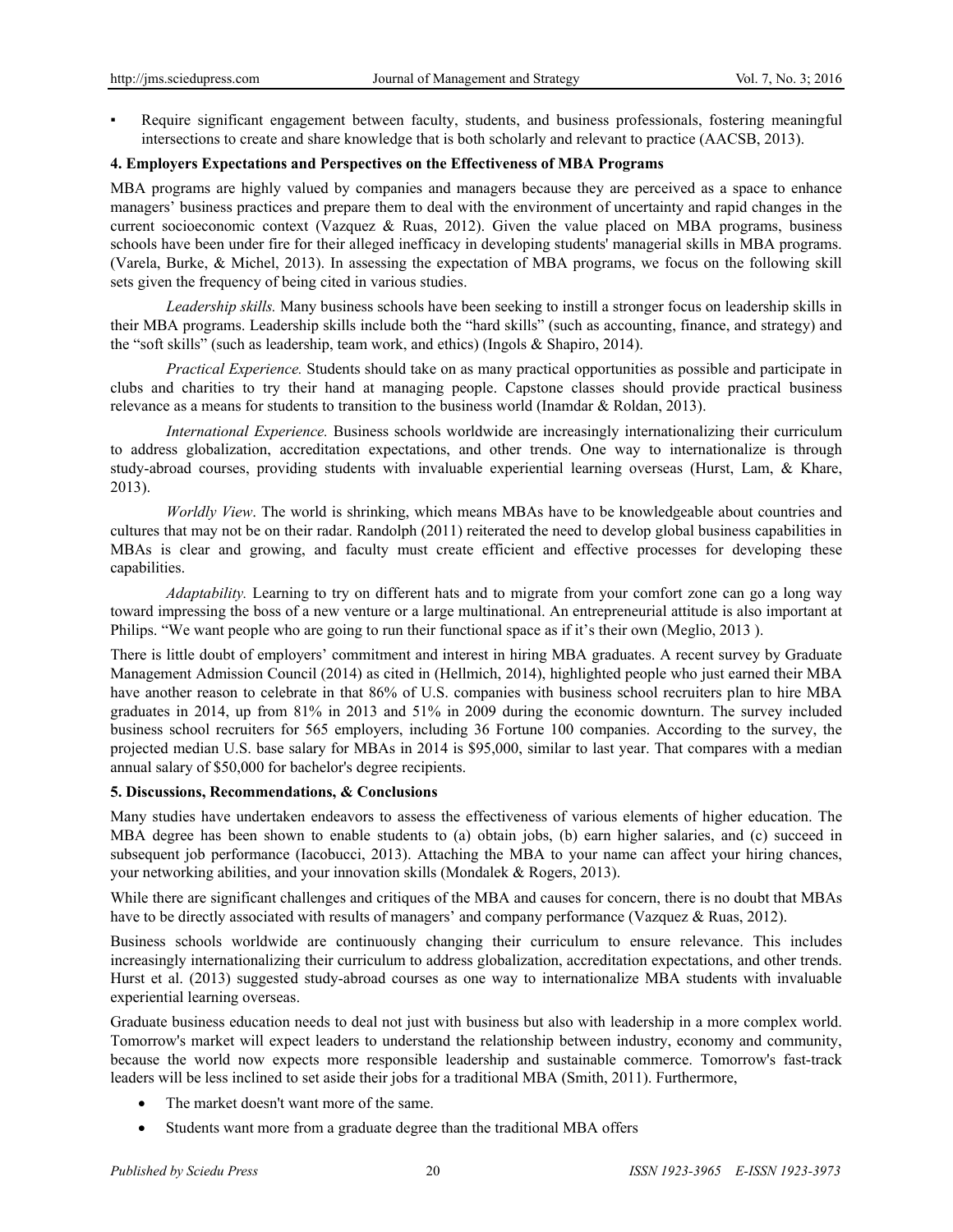- Traditional program delivery will not meet the needs of the students of the next decade.
- Leadership and managerial skill assessment have to be built into the core curriculum.

Without "doing" skills, "knowing" is of little value, but "doing" skills will be ineffective and direction-less without the self-awareness and reflection on values and beliefs that come from developing "being" (Datarand & Garvin, 2013). Hopefully, through rigorous theories, practical experiences, and deep reflections, MBA graduates can excel and create significant value in organizations. It will take strong partnerships among students, faculty, and employers to ensure curriculum, experiences, and expectations are all in sync.

#### **References**

- Bedwell, W. L., Fiore, S. M., & Salas, E. (2014). Developing the Future Workforce: An Approach for Integrating Interpersonal Skills Into the MBA Classroom. *Academy of Management Learning & Education, 13*(2), 171-186. http://dx.doi.org/10.5465/amle.2011.0138
- Blackburn, G. (2011). Which Master of Business Administration (MBA)? Factors influencing prospective students' choice of MBA programme - an empirical study. *Journal of Higher Education Policy & Management, 33*(5), 473-483. http://dx.doi.org/10.1080/1360080X.2011.605222
- Constable, J., & McCormick, R. (1987). The Making of British Managers. *CBI*.
- Datar, S. M., Garvin, D. A., & Cullen, P. G. (2010). *Rethinking the MBA: Business education at a crossroads.*  Boston, MA: Harvard Business Press.
- Datarand, S. M., & Garvin, D. A. (2013). The Changing MBA Marketplace and Approaches to MBA Curriculum Redesign. Harvard Business School: AACSB International.
- Giacalone, R. A., & Thompson, K. R. (2006). Business ethics and social responsibility education: Shifting the worldview. *Academy of Management Learning & Education, 5*(3), 266-277.
- Goleman, D. (1998). *Working with emotional intelligence*. Bantam Press.
- Hann, C. (2014). TO MBA or NOT TO MBA. *Entrepreneur, 42*(10), 79-83.
- Hellmich, N. (2014). More companies hiring new MBAs. *USA Today*.
- Hurst, D., Lam, H., & Khare, A. (2013). Internationalizing MBA Curriculum Through Overseas Experiential Learning Courses: Insights on Strategies, Design, Implementation, and Outcomes. *Journal of International Business Education, 8*, 49-74.
- Iacobucci, D. (2013). A Psychometric Assessment of the Businessweek, U.S. News & World Report, and Financial Times Rankings of Business Schools' MBA Programs. *Journal of Marketing Education, 35*(3), 204-219. http://dx.doi.org/10.1177/0273475313491576
- Inamdar, S. N., & Roldan, M. (2013). The MBA Capstone Course: Building Theoretical, Practical, Applied, and Reflective Skills. *Journal of Management Education, 37*(6), 747-770. http://dx.doi.org/10.1177/1052562912474895
- Ingols, C., & Shapiro, M. (2014). Concrete Steps for Assessing the "Soft Skills" in an MBA Program. *Journal of Management Education, 38*(3), 412-435. http://dx.doi.org/10.1177/1052562913489029
- Lundstrom, W. J. (2011). MBA Attitudes Toward Business: What We Don't Know Can Hurt Us or Help Us. *Journal of Education for Business, 86*(3), 178-185. http://dx.doi.org/10.1080/08832323.2010.496301
- Meglio, F. (2013 ). Some MBAs Aren't Job-Ready, Employers Say. *Businessweek,* February.
- Mondalek, A., & Rogers, A. (2013). Here's What Recruiters And CEOs Really Think About The Value Of An MBA. *Business Insider,* July.
- Neuman, G. A., & Wright, J. (1999). Team effectiveness: Beyond skills and cognitive ability. *Journal of Applied Psychology, 84*, 376-389.
- Porter, L., & McKibbin, L. (1988). *Management Education and Development: Drift or Thrust into the 21st Century?* New York: : McGraw-Hill.
- Randolph, W. A. (2011). Developing Global Business Capabilities in MBA Students. *Journal of Management Inquiry, 20*(3), 223-240. http://dx.doi.org/10.1177/1056492611401027